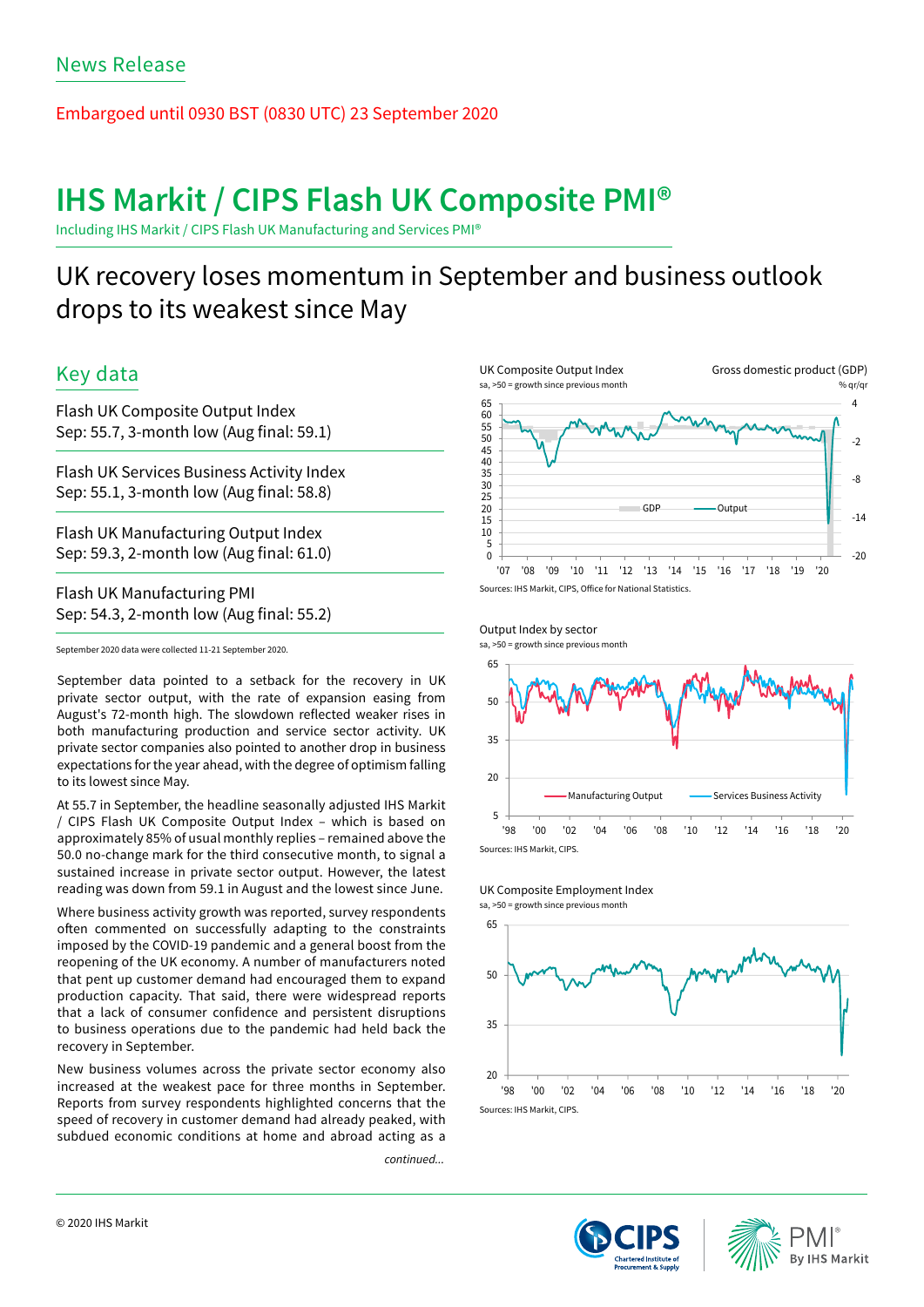brake on new project starts. The comment of the comment of the comment of the comment of the comment of the comment

Employment numbers continued to decrease at a sharp pace in September, although the latest reduction was the least marked since March. Anecdotal evidence suggested that the forthcoming closure of the government's furlough scheme had accelerated decision-making on staffing levels, with firms typically commenting on redundancy measures alongside the recall of some employees. Job cuts remained much steeper in the service economy than the manufacturing sector.

While a slump in demand was by far the main factor weighing on staffing numbers, survey respondents also commented on the need to combat rising operating costs. Higher input prices have been recorded in each of the past four months, but the latest survey indicated a renewed fall in average prices charged by UK private sector firms. Exchange rate depreciation was often cited as a reason for higher input costs in September.

Looking ahead, the proportion of UK private sector firms expecting a rise in business activity during the next 12 months continued to exceed those forecasting a contraction. However, the degree of optimism eased for the second month running and was the lowest since May. Worries related to the COVID-19 pandemic were commonly cited in September, alongside Brexit-related concerns and subdued forecasts for the global economy.

## IHS Markit / CIPS Flash UK Manufacturing PMI®

The seasonally adjusted IHS Markit/CIPS Flash UK Manufacturing Purchasing Managers' Index® (PMI®) – a composite single-figure indicator of manufacturing performance – registered 54.3 in September, down from 55.2 in August but above the neutral 50.0 threshold for the fourth consecutive month.

Output and new business growth both eased from August's recent peaks, which was partly linked to a slowing of the catch-up effect while plant capacity was brought back on line through the summer. Export sales were a brighter spot in September, partly helped by rising demand from clients in Asia. Latest data signalled the fastest expansion of total new work from abroad since February 2018.

In contrast to the downward trend in business optimism reported across the private sector as a whole, manufacturing companies indicated that confidence held steady in September. Around 60% expect a rise in output during the year ahead, while only 11% forecast a reduction.

## IHS Markit / CIPS Flash UK Services PMI®

At 55.1 in September, down from 58.8 in August, the seasonally adjusted IHS Markit/CIPS Flash UK Services PMI® Business Activity Index signalled the weakest performance for the sector in three months. Moreover, the fall in the headline index since August pointed to the first setback for the recovery since the turnaround began in May.

Some service providers reported a continued rebound in business activity during September, helped by stronger housing market conditions, rising demand for digital services and greater domestic tourism. However, large parts of the service economy continued to cite a severely negative impact on business activity from the pandemic, especially those operating in transport services, international travel, hospitality and consumer-facing areas.

Worries about renewed restrictions due to COVID-19 were a factor holding back business optimism in September, with confidence across the service sector as a whole easing to a four-month low.

Chris Williamson, Chief Business Economist at IHS Markit, said:

*"The UK economy lost some of its bounce in September, as the initial rebound from Covid-19 lockdowns showed signs of fading.* 

*"It was not surprising to see that the slowdown was especially acute in services, where the restaurant sector in particular saw demand fall sharply as the Eat Out to Help Out scheme was withdrawn. Demand for other consumer-facing services also stalled as companies struggled amid new measures*  introduced to fight rising infection rates and consumers often *remained reluctant to spend.*

*"Encouragingly, robust growth in manufacturing, business*  services and financial services has offset weakness in *consumer-facing sectors, meaning the overall rate of expansion remained comfortably above the survey's long-run average, which adds to expectations that the third quarter will see a solid rebound in GDP from the collapse seen in the second quarter.*

"However, jobs continued to be cut at a fierce rate in September as firms sought to bring costs down amid weak *demand, meaning unemployment is likely to soon start rising sharply from the current rate of 4.1%. The indication from the survey that growth momentum is quickly lost when policy support is withdrawn underscores our concern over the path of the labour market once the furlough scheme ends next month, and raises fears that growth could fade further as we head into the winter months, especially as lockdown measures are tightened further."*

### Duncan Brock, Group Director at CIPS, said:

"The effects of covid restrictions continued to suffocate the *UK economy this month as some of the recent gains in the manufacturing and services sectors were lost, and supply*  chains continued to suffer bouts of instability with stock *shortages and longer delivery times.*

*"Manufacturing companies fared better as operations ramped*  up with the return of staff and with the strongest level of new *export orders growth since February 2018. Primarily propped up by orders from East Asia and an awakening amongst European clients, the sector will be concerned about timely*  supplies to fulfil these new orders and the pressure of higher *material costs.*

*"The services sector was less lucky and saw another fall in overseas demand. Businesses remained gloomy about future plans and turned instead towards shedding jobs at a distressing rate especially amongst those reliant on consumer footfall. With the announcement of more curbs on movement,*  it's impossible to guess how these firms can continue for the rest of the year and the knock-on effects of job losses will be *brutal.*

*"With the weakest overall optimism since May when the recovery started, the fragility of the economic recovery has been revealed."*